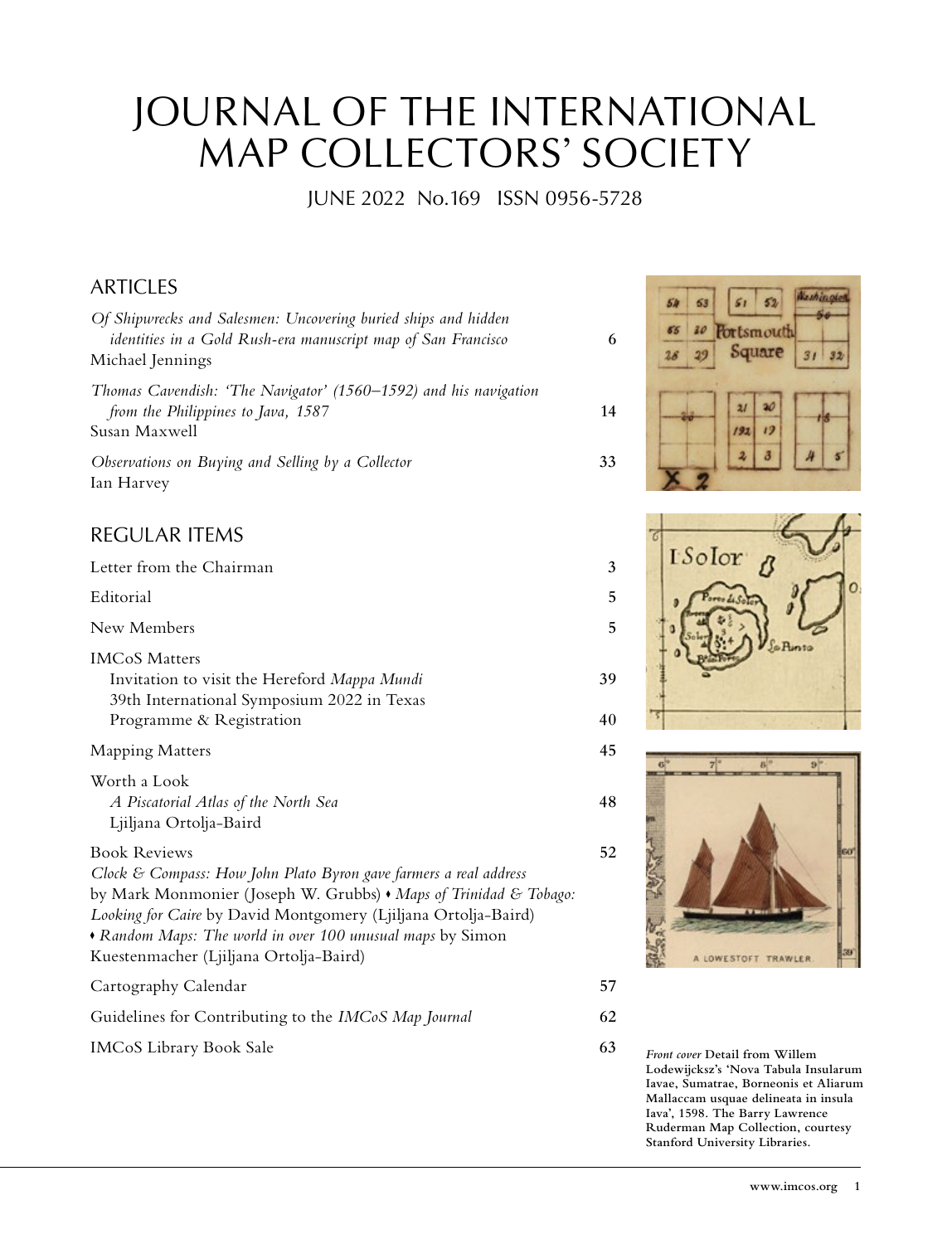## WORTH A LOOK *A Piscatorial Atlas of the North Sea*

## **Ljiljana Ortolja-Baird**

Norwegian born Ole Theodor Olsen (1838-1925) is the compiler and publisher of *The Piscatorial Atlas of*  the North Sea, English and St. George's channels,<sup>1</sup> one of the first publications of maps of the North Sea fisheries to be based on comprehensive statistical information which had been collected over many years.

Olsen was a fellow of several learned societies,<sup>2</sup> including the Royal Astronomical Society which published his obituary in their monthly notices. From it we learn that Olsen went to sea as a boy learning his craft as a mariner aboard an English sailing ship trading with India.<sup>3</sup> After his career at sea ended he settled in Grimsby on the east coast of England. It was at the time England's biggest and most advanced fishing port. From his introductory remarks to the book we glean that it was in Grimsby where he worked for US naval officer and pioneering oceanographer Lieutenant Matthew Maury collecting data of the physical conditions of the North Sea. This experience inspired the idea for his piscatorial atlas: 'I could apply like data for the benefit of our fishermen in the North Sea'.

In the early 1870s, Olsen devised a simple form which he described as 'a Fisherman's Log-Book, a kind of modification of Maury'. These he distributed to fishermen in Grimsby and Hull. In it, he requested data about location, tides, tack, and weather; quantity and description of fish; as well as information on their 'refuse' (bycatch). At the behest of Frank Buckland, a natural historian with a particular interest in fish, a data column headed 'Mr Buckland's Naturalist's column' was added with a request for specimens of species to be sent to Buckland at his London address.

In 1883, after compiling the data for over a decade, Olsen published *Th*e *Piscatorial Atlas.* It is a joint imprint of Olsen in Grimsby and Taylor & Francis in London. The book comprises fifty superbly tinted maps, each capturing at a glance the data Olsen had assiduously gathered. The first four maps illustrate the set of tides, soundings, the composition of the seabed (Fig. 1) and the names of the fisheries. The remaining forty-six cover the

species caught by the industry and their distribution in the North Sea (Fig. 2). They are organised into the five fish types: 'Silvery & Surface', Round & Mid-water', 'Armed & Scaled', 'Flat & Ground', 'Crustacea & Shellfish'.

*Each fish is figured in the lower right-hand corner of the Chart, noting time of spawning, number of eggs, where and how caught, bait, food, size, weight, quality, when in season and other remarks chiefly based on an average of the extended information derived from the fishermen for a number of years back, verified by statements of scientific writers.* (Fig. 3).4

Remarks include references to the diminishing stock of certain fish such as whiting, and whether, they need protection and regulation, or whether some, like the 'royal' fish, sturgeon, should be cultivated by artificial hatching; whelks 'a poor man's dish' and the conger eel are noted for their nutritious value and suitability for the poorer classes; and trends in consumer popularity of a particular fish or demand for it. Oysters, for example, were so sought after during the nineteenth century (in 1864 700 million European native oysters were consumed in London alone) that Olsen remarks supply cannot meet the demand and more oyster vessels are being added to the 'Great Grimsby Fishing Fleet' to dredge the mighty bed between Heligoland and Dogger Bank (see Fig. 1).

There is a further inset in the upper right-hand corner of each map depicting the typical boat and fishing equipment used to catch the particular fish represented on that map. The variety of vessels is impressive: the three-sailed Thames Shrimper is used for fishing whitebait, a Tarbay Hooker for garfish and mackerel, a two sailed Whitby Coble for pollock, a Burnham boat for catching eels, and the list goes on.

The book is a marvellous example of thematic mapping of the latter part of the nineteenth century, a period described by geographer and cartographer Arthur Robinson as the century's 'golden age' for the visualisation of statistical data.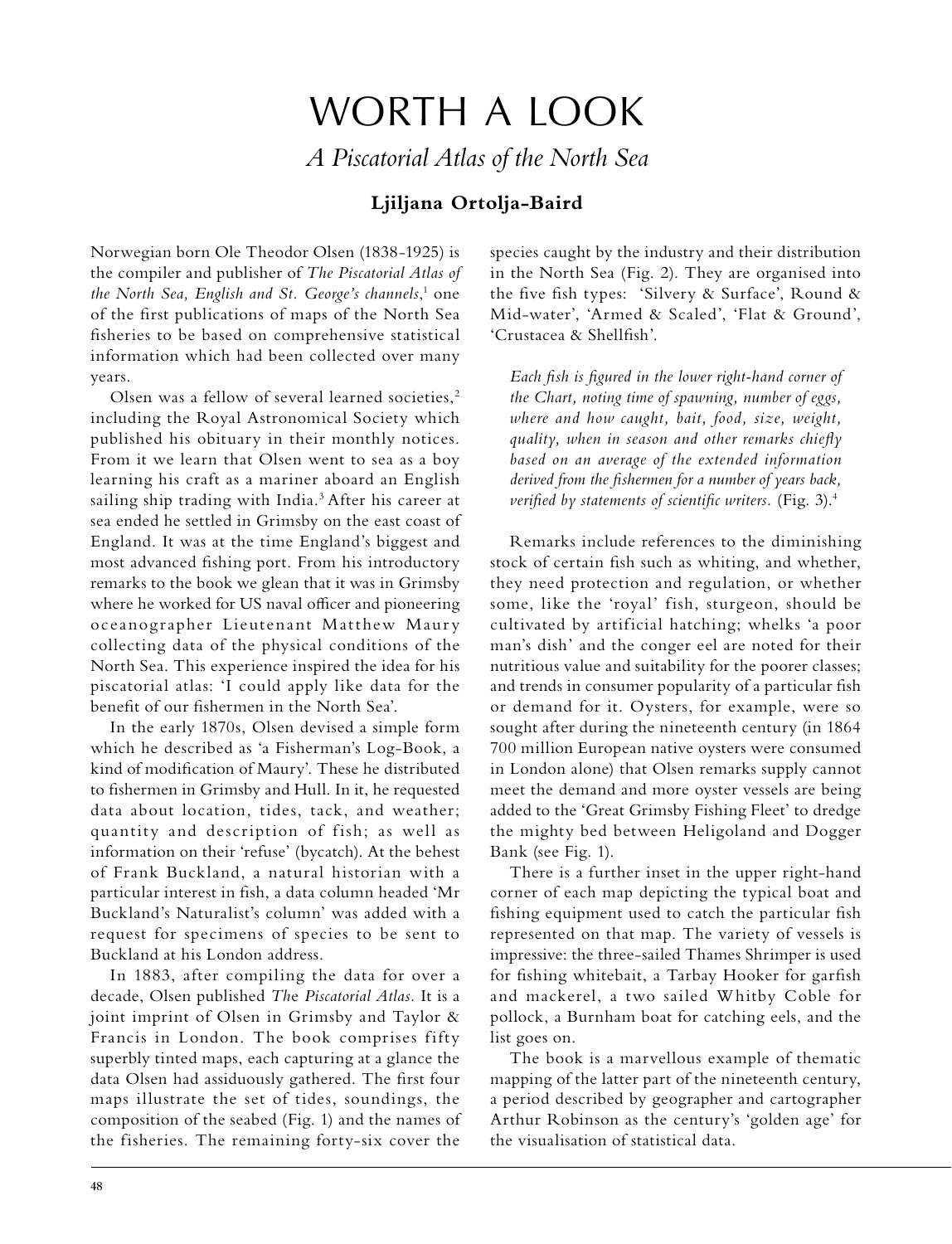

**Fig. 1 'North Sea Bottom' with colours representing the nature of the soil. 55 x 45 cm. Olsen,** *Piscatorial Atlas***, 1883. David Rumsey Historical Map Collection.**